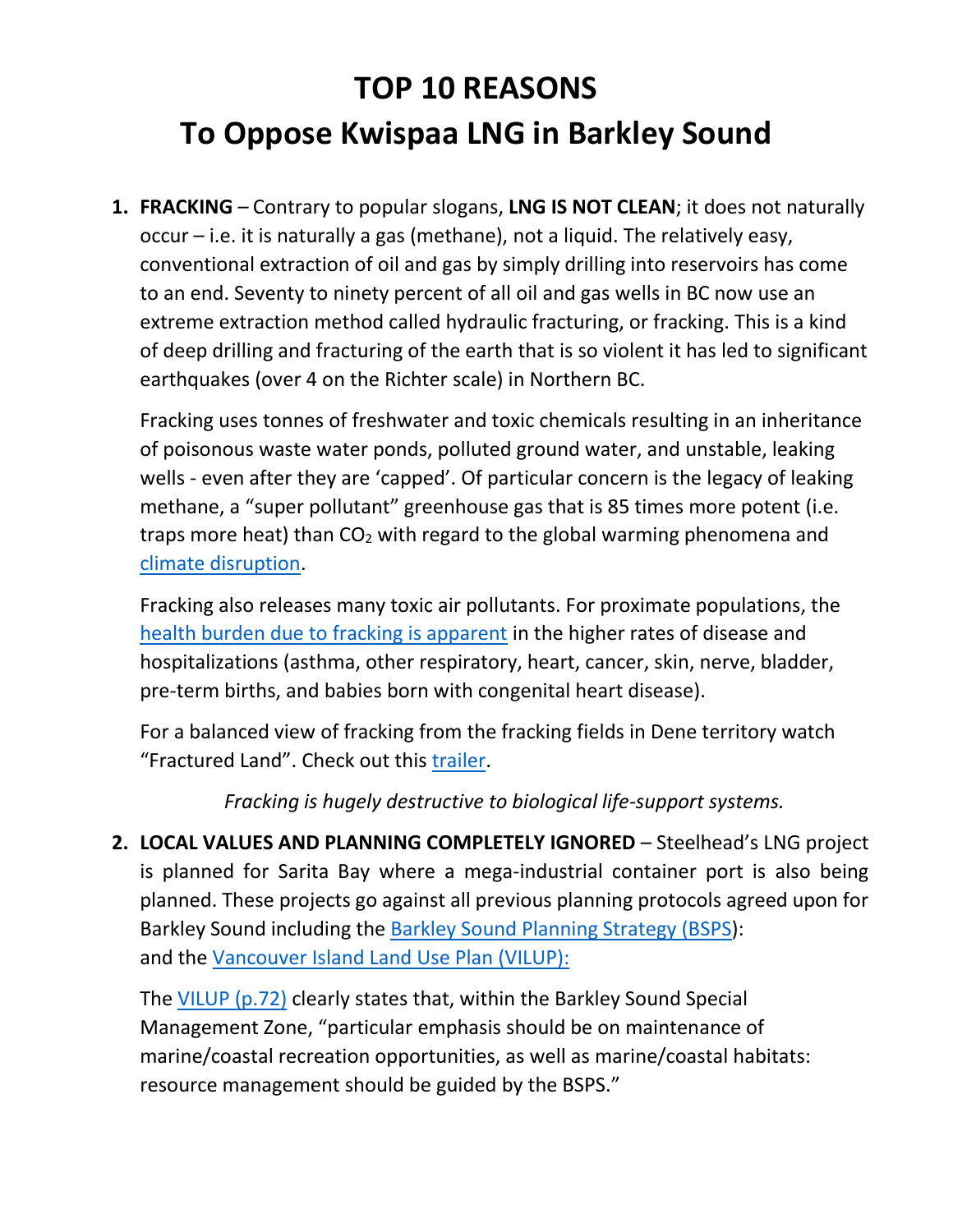"*While all estuaries require special attention, the Somas and Sarita estuary received* the *highest possible resource value rating.*<sup>*"*</sup> (BSPS p. 16)

*"Future development of port and industrial uses should concentrate on the Port Alberni area."* (BSPS p. 44)

**3. IRRESPONSIBLE, GLOBAL IMPACT** – Steelhead's Kwispaa LNG project in Sarita Bay may (if it is to use BC Hydro grid power, though that is unlikely) require the entire energy output of the Site C dam and will be *BC's biggest source of GHG emissions*. As citizens we are being told to prepare for a sea-level rise of 2-6' by 2100. At the same time, we're being told to fall into line for big oil 'business-as-usual'. Meanwhile, the Intergovernmental Panel on Climate Change (IPCC) has just issued a plea for policymakers, [calling for](http://www.ipcc.ch/report/sr15/) drastic reductions in C02 emissions that would require "rapid and far-reaching" transitions in land, energy, industry, buildings, transport, and cities. "The next few years are probably the most important in our history." (IPCC Co-Chair)

Choosing to force a \$20 billion investment in Kwispaa is choosing to bind our coastal people to an unnecessary, imported, unsustainable program of fracking the last of our gas reserves, piping the raw gas in a 1000 km swath across our province to the iconic shores of Barkley Sound for industrial processing and shipping to be burned in China. This is choosing to add 11 million tonnes of GHGs every year from project-related upstream and direct emissions.

The proponents wishful desire for better air in China doesn't cut the fact that, if you consider the full life-cycle of LNG, it is actually worse than coal over a twentyyear timeframe. [See David Hughes](http://www.squamishchief.com/news/local-news/is-lng-better-than-coal-in-china-1.2169579) report on this subject. For a privileged nation that should be showing leadership in this time of global crisis, Steelhead's blinkered, big oil drive is a demoralizing prospect and an clear Governmental disregard of IPCC recommendations.

> *Barkley Sound is rich with more viable options for nurturing life and making a living.*

**4. POLLUTION AND ECOSYSTEM DAMAGE** – LNG terminals come with a nasty suite of adverse environmental effects including flaring stacks (Kwispaa LNG will have five stacks that each will be 400+ feet high), air pollution, water contamination, noise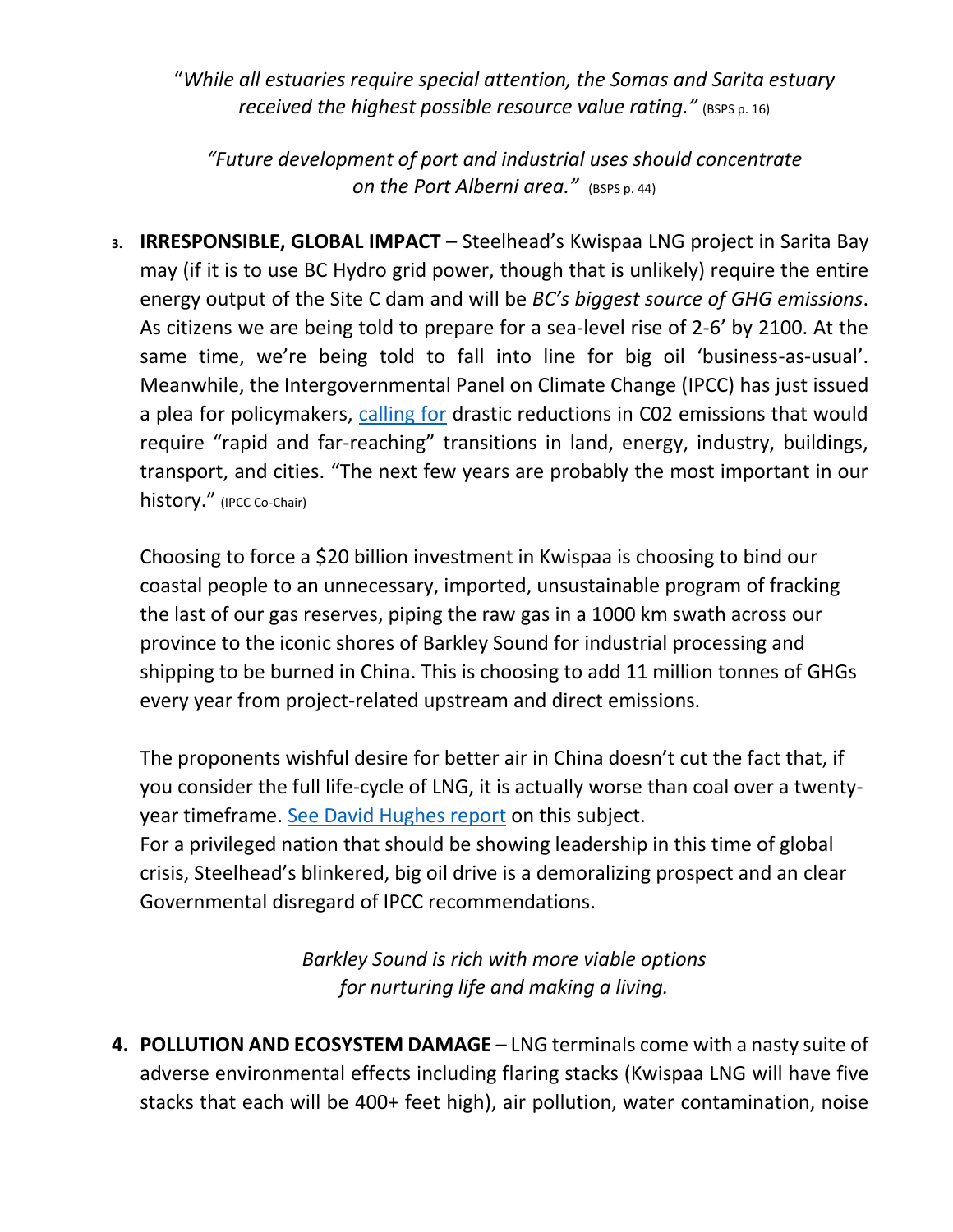pollution, light pollution (day and night), and possible invasive species pollution from the ships' ballast water.

LNG piping, liquefaction, storage, and shipping traffic in Barkley Sound will damage delicate ecosystems including the Sarita Estuary and its eelgrass 'nursery' beds, entire food chains, and marine environments for countless species including birds, whales, seals, fish including salmon, shell fish etc.

Kwispaa will put human life and health at risk in a myriad of ways.

For a summary of Kwispaa LNG's potential environmental damage check out Table 5-8 of Kwispaa's [Project Description](https://ceaa-acee.gc.ca/050/documents/p80160/125885E.pdf) .

> *We cannot choose to trade environmental integrity for money and still have the true meaning of [Seven Generations](https://www.mollylarkin.com/what-is-the-7th-generation-principle-and-why-do-you-need-to-know-about-it-3/) at heart.*

**5. DANGER** - Ships have been known to crash, sink, and go aground and LNG plants have been known to blow up (e.g. [Plymouth, Washington](https://www.sightline.org/2016/06/03/williams-companies-failed-to-protect-employees-in-plymouth-lng-explosion/) 2014, [Skikda,](https://www.nytimes.com/2004/02/12/business/algerian-explosion-stirs-foes-of-us-gas-projects.html)  [Algeria in 2004\).](https://www.nytimes.com/2004/02/12/business/algerian-explosion-stirs-foes-of-us-gas-projects.html) The risks inherent in pipelines, terminals, and tankers are compounded by others such as terrorism, fire, earthquake, tsunami, human error and, in this case, negotiating through the "The [Graveyard of the Pacific.](https://en.wikipedia.org/wiki/Graveyard_of_the_Pacific)" See this excellent short video, ["Communities at Risk, Hazards of LNG"](https://www.youtube.com/watch?v=uBAgvXPw1aI):

LNG Tanker Hazard Zones for Barkley Sound have been determined using directives from SIGTTO (Society of International Gas Tanker and Terminal Operators). Following is a sobering translation of those zones by [Eoin Finn:](https://www.youtube.com/watch?v=cdO6WIf9-hA)

| Zone 1 | "The Human Popsicle Zone" | 500m (.3 miles) to either side of the tanker |
|--------|---------------------------|----------------------------------------------|
| Zone 2 | "The Human Kabob Zone"    | 1600m (1 mile) to either side of the tanker  |
| Zone 3 | "The Heavy Sun Burn Zone" | 3500m (2.2 miles) from the LNG tanker        |
|        |                           | (50% chance of survival)                     |

*Most of Bamfield is within the Human Kabob Zone*

**6. JOBS MYTH** – Kwispaa LNG will have a big footprint, be visually oppressive, and curtail the free movement of local marine traffic. There is no doubt that Steelhead LNG's plans for Sarita Bay would damage local livelihoods based on, for example, fishing, tourism, and marine research. The 200-400 jobs promised for Kwispaa LNG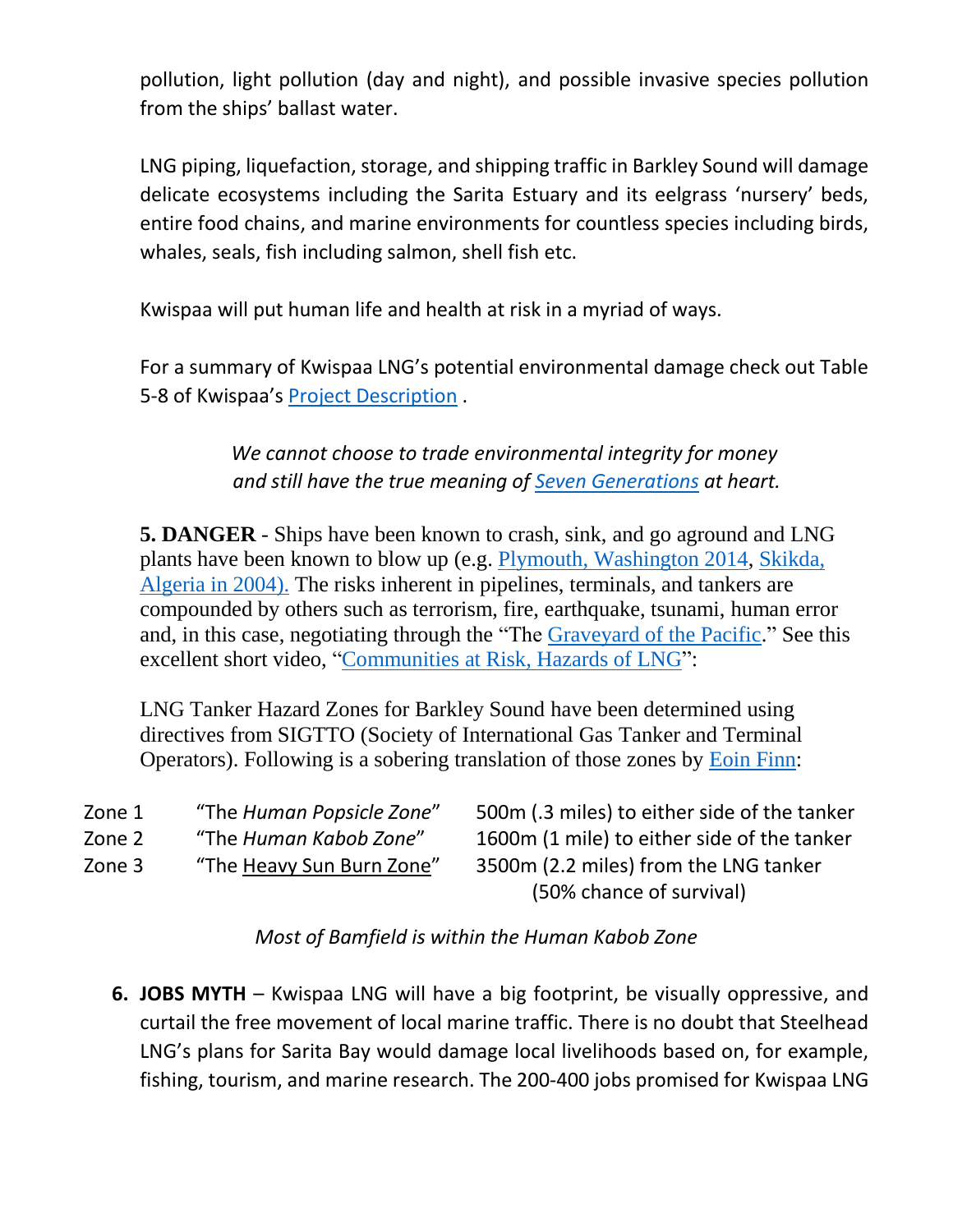come with a huge cost and will not even last through one working lifetime. "LNG is not a job-making industry, it never has been, and never will be. You're spending billions of dollars to build very complex machinery that then only requires about 100 to 200 people to run. [When we have to spend billions and](https://www.bclocalnews.com/news/nikiforuk-speaks-on-lng-fracking/) billions of dollars [just to employ 300 people, that's a terrible job creation plan.](https://www.bclocalnews.com/news/nikiforuk-speaks-on-lng-fracking/)" (Andrew Nikiforuk) During initial construction and every 4 years after that there will be disruptive maintenance 'man-camps' with thousands of workers, creating an untenable load on taxpayers and on infrastructure such as roads, water, sewer, garbage and on those dealing with crime, addiction, emergencies, disease, and medical services.

*The renewable energy and building retrofits sector can contribute to climate change solutions while generating three to five times the number of jobs per dollar invested compared to the risky, climate-damaging natural gas industry.*

**7. PROPONENT** – Far from the small, homegrown, BC firm that Steelhead claims to be, it is part of an international LNG lobby operating under an umbrella of common ownership. Steelhead utilizes managers and executives currently or previously employed in the service of other fossil-fuel projects including LNG Canada, Seven Generations Energy, Woodfibre LNG, and Steelhead Natural Gas Pipelines Ltd.

Azimuth Capital of Calgary is the majority equity holder for this project. Steelhead, with very little equity, is not in a position to determine future ownership or management arrangements. Its main role is securing a foothold for LNG in our area and selling that for profit. The final majority funders, with little stake in this place other than as an outpost for resource export, will control decisions that will affect our community for generations. None of them are BCbased, or BC-owned, companies.

**8. WARNING FROM SAKHALIN** – In early 2011, the current CEO of Steelhead, Nigel Kuzemko, was appointed by Russia's Gazprom as their global director of LNG development. One of his priorities was the development of the Sakhalin Energy II Project in Russia, on the southern tip of Sakhalin Island in Aniva Bay. Aniva Bay, like Sarita Bay, had a salmon bearing river, a productive eel grass estuary and a beautiful, sparsely populated and shoreline. Mr. Kuzemko would be well aware of the many problems and broken promises that came to plague Sakhalin citizens.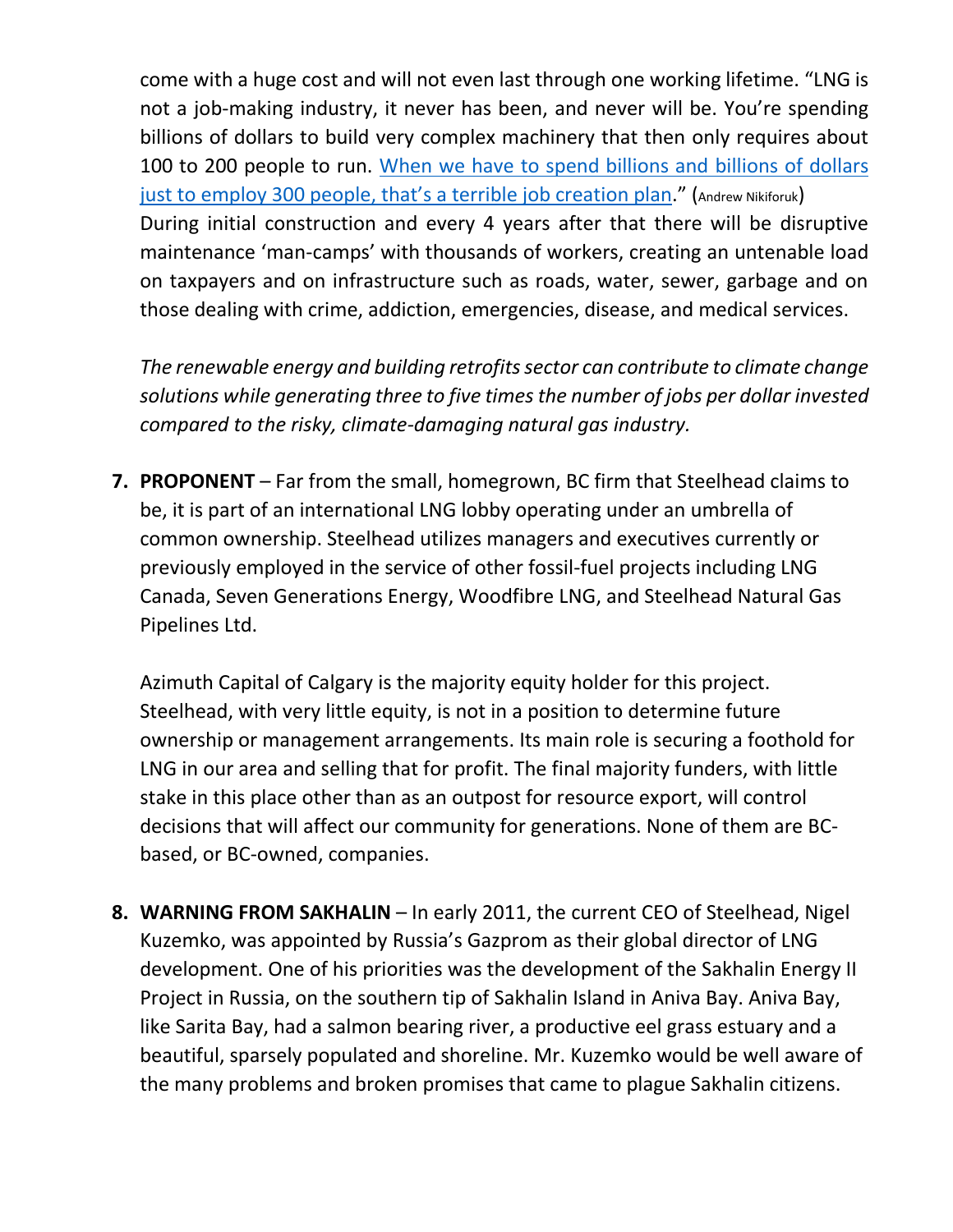These issues are well documented and should serve as a warning to anyone considering an LNG plant near them.

In early 2016, a delegation of Russian scientists with specific knowledge on dredging, light, and noise pollution visited BC to personally describe the negative impacts of the Sakhalin LNG project. see articles [here](https://www.squamishchief.com/news/local-news/russians-tell-cautionary-lng-tale-1.2183247) an[d here.](http://commonsensecanadian.ca/lng-plants-do-kill-salmon-russian-scientists-warn-bc/)

The construction of the plant damaged spawning rivers and many marine populations including scallops, crabs, and sea cucumbers. It decimated the smelt fishery. The Pink Salmon run of Aniva Bay, once the third largest in the world, collapsed after the LNG facility was built.

Other infrastructure damage was experienced in the areas water supply, garbage and sewer systems, and roads along with an overload on medical services and a serious increase in epidemics and violent crime.

Nigel Kuzemko also conceptualized the Gladstone LNG project in Australia. Fracking and gas extraction in Australia has caused an environmental catastrophe and has damaged the lives of countless Australians. To get a sense of this go to Australia's [Lock the Gate Alliance website.](http://www.lockthegate.org/)

**9. LEGACY** – This LNG project has a useful life of only 25 years but will permanently damage the area, set a precedent for further industrialization, and leave an ugly brown site for future generations.

*The social, economic, and environmental risks outweigh any benefit.*

**10. SAVING PLACE** - As Citizens of the Sound we have rights and responsibilities related to living in one of the most beautiful and vibrant natural systems left on the planet. It's ok to say no to plans with questionable benefit for the future of Barkley Sound and its inhabitants.

*It's ok to love the place you live in.*

 SAY NO TO LNG **[www.barkleysoundalliance.com](http://www.barkleysoundalliance.com/)**